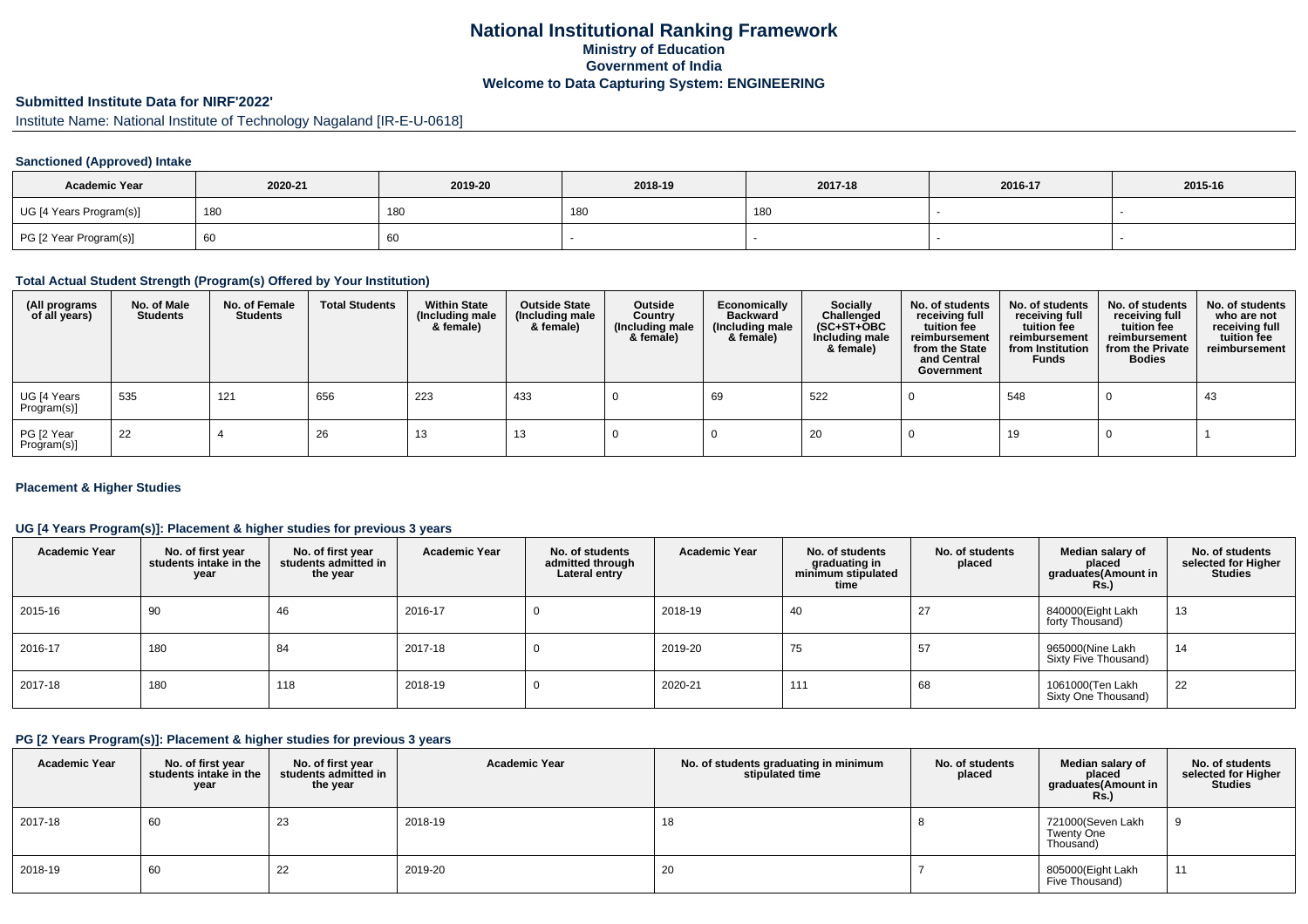| 2019-20 |  |  | 2020-21 |  |  | 896000(Eight Lakh<br>Ninty Six Thousand) |  |
|---------|--|--|---------|--|--|------------------------------------------|--|
|---------|--|--|---------|--|--|------------------------------------------|--|

## **Ph.D Student Details**

| Ph.D (Student pursuing doctoral program till 2020-21 Students admitted in the academic year 2020-21 should not be entered here.) |         |                       |         |  |  |  |
|----------------------------------------------------------------------------------------------------------------------------------|---------|-----------------------|---------|--|--|--|
|                                                                                                                                  |         | <b>Total Students</b> |         |  |  |  |
| Full Time                                                                                                                        |         | 115                   |         |  |  |  |
| Part Time                                                                                                                        |         | 69                    |         |  |  |  |
| No. of Ph.D students graduated (including Integrated Ph.D)                                                                       |         |                       |         |  |  |  |
|                                                                                                                                  | 2020-21 | 2019-20               | 2018-19 |  |  |  |
| Full Time                                                                                                                        |         |                       |         |  |  |  |
| Part Time                                                                                                                        |         |                       |         |  |  |  |

## **Financial Resources: Utilised Amount for the Capital expenditure for previous 3 years**

| <b>Academic Year</b>                                                                                                                                                                      | 2020-21                                                                                | 2019-20                                                                                              | 2018-19                                                                          |
|-------------------------------------------------------------------------------------------------------------------------------------------------------------------------------------------|----------------------------------------------------------------------------------------|------------------------------------------------------------------------------------------------------|----------------------------------------------------------------------------------|
|                                                                                                                                                                                           | <b>Utilised Amount</b>                                                                 | <b>Utilised Amount</b>                                                                               | <b>Utilised Amount</b>                                                           |
|                                                                                                                                                                                           |                                                                                        | Annual Capital Expenditure on Academic Activities and Resources (excluding expenditure on buildings) |                                                                                  |
| Library (Books, Journals and e-Resources only)                                                                                                                                            | 2009057 (Twenty lakh Nine thousand fifty seven)                                        | 0 (zero)                                                                                             | 400000 (Four Lakh)                                                               |
| New Equipment and software for Laboratories                                                                                                                                               | 79601508 (Seven Crore Ninety Six Lakh One Thousand Five<br>Hundred Eight)              | 71752838 (Seven Crore Seventeen lakh fifty two thousand<br>eight hundred thirty eight)               | 25546913 (Two crore fifty five lakh forty six thousand nine<br>hundred thirteen) |
| <b>Engineering Workshops</b>                                                                                                                                                              | 3927793 (Thirty nine lakh twenty seven thousand seven<br>hundred ninety three)         | 285734 (two lakh eighty five thousand seven hundred thirty<br>four)                                  | 277791 (two lakh seventy thousand seven hundred ninety one)                      |
| Other expenditure on creation of Capital Assets (For setting up<br>classrooms, seminar hall, conference hall, library, Lab, Engg<br>workshops excluding expenditure on Land and Building) | 53817947 (Five Crore Thirty Eight Lakh Seventeen Thousand<br>Nine Hundred Forty Seven) | 12962639 (one crore twenty nine lakh sixty two thousand six<br>hundred thirty nine)                  | 7598952 (Seventy five lakh ninety eight thousand nine hundred<br>fifty two)      |

# **Financial Resources: Utilised Amount for the Operational expenditure for previous 3 years**

| <b>Academic Year</b>                                                                                                                                                                            | 2020-21                                                                                             | 2019-20                                                                              | 2018-19                                                                            |  |  |  |  |  |
|-------------------------------------------------------------------------------------------------------------------------------------------------------------------------------------------------|-----------------------------------------------------------------------------------------------------|--------------------------------------------------------------------------------------|------------------------------------------------------------------------------------|--|--|--|--|--|
|                                                                                                                                                                                                 | <b>Utilised Amount</b>                                                                              | <b>Utilised Amount</b>                                                               | <b>Utilised Amount</b>                                                             |  |  |  |  |  |
| <b>Annual Operational Expenditure</b>                                                                                                                                                           |                                                                                                     |                                                                                      |                                                                                    |  |  |  |  |  |
| Salaries (Teaching and Non Teaching staff)                                                                                                                                                      | <sup>1</sup> 84876259 (Eight Crore forty eight lakh seventy six thousand<br>two hundred fifty nine) | 82216998 (Eight crore twenty two lakh sixteen thousand nine<br>hundred ninety eight) | 106829412 (Ten crore sixty eight lakh twenty nine thousand<br>four hundred twelve) |  |  |  |  |  |
| Maintenance of Academic Infrastructure or consumables and<br>other running expenditures (excluding maintenance of hostels<br>and allied services, rent of the building, depreciation cost, etc) | 79425887 (Seven Crore Ninety Four Lakh Twenty Five<br>Thousand Eight Hundred Eighty Seven)          | 34031270 (Three crore forty lakh thirty one thousand two<br>hundred seventy)         | 29064923 (Two crore ninety lakh sixty four thousand nine<br>hundred twenty three)  |  |  |  |  |  |
| Seminars/Conferences/Workshops                                                                                                                                                                  | 1356964 (Thirteen Lakh Fifty Six Thousand Nine Hundred Sixty   500000 (Five Lakh)<br>Four)          |                                                                                      | 701956 (Seven Lakh One Thousand Nine Hundred Fifty Six)                            |  |  |  |  |  |

**IPR**

| Calendar year            | 2020 | 2019 | 2018 |
|--------------------------|------|------|------|
| No. of Patents Published |      |      |      |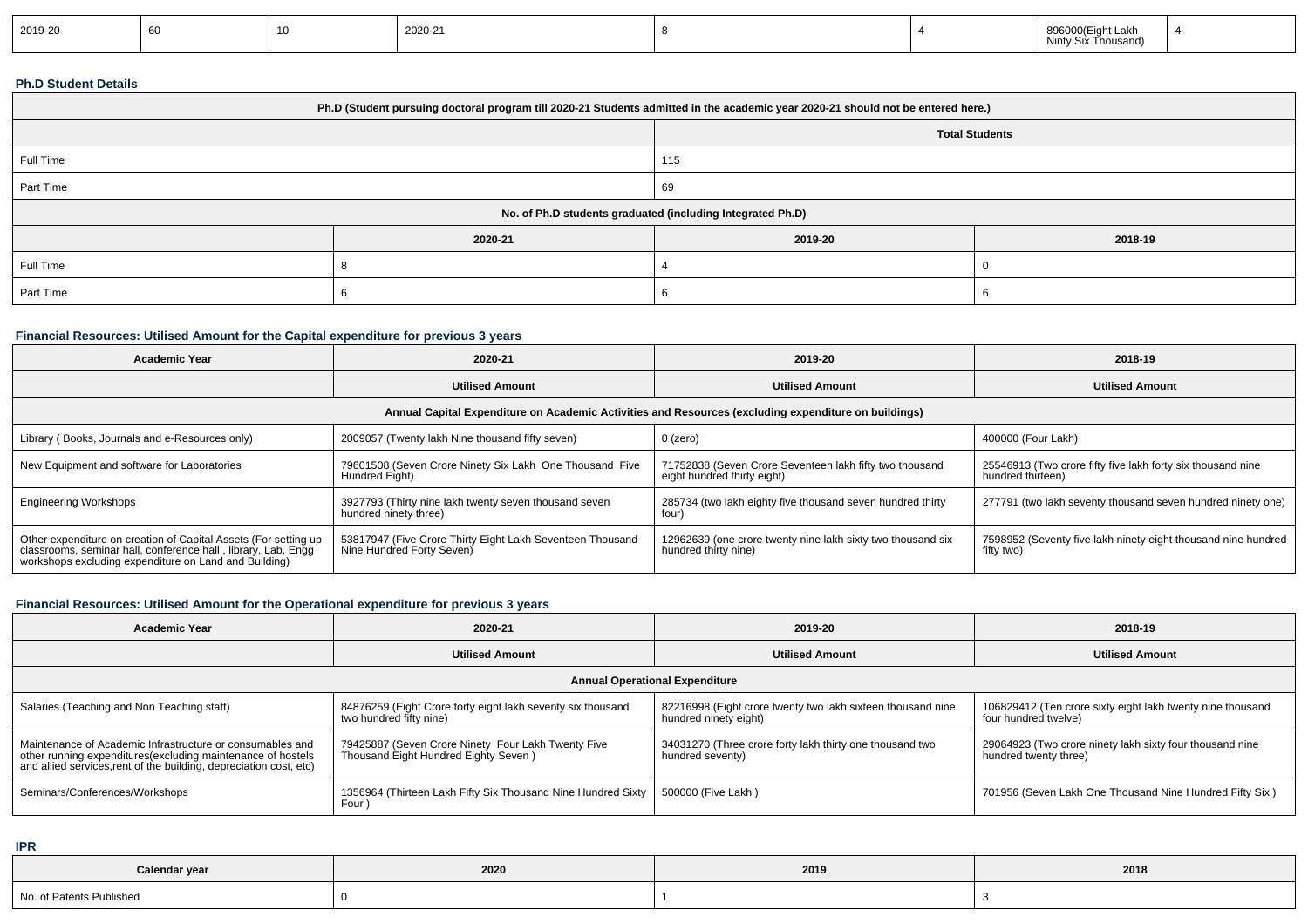| No. of Patents Granted |
|------------------------|
|------------------------|

## **Sponsored Research Details**

| <b>Financial Year</b>                    | 2020-21                                    | 2019-20                                                 | 2018-19                                                        |
|------------------------------------------|--------------------------------------------|---------------------------------------------------------|----------------------------------------------------------------|
| Total no. of Sponsored Projects          |                                            |                                                         | -13                                                            |
| Total no. of Funding Agencies            | 10                                         |                                                         | 13                                                             |
| Total Amount Received (Amount in Rupees) | 5512069                                    | 7389106                                                 | 11959705                                                       |
| Amount Received in Words                 | Fifty five lakh twelve thousand sixty nine | Seventy three lakh eighty nine thousand one hundred six | one crore nineteen lakh fifty nine thousand seven hundred five |

## **Consultancy Project Details**

| <b>Financial Year</b>                    | 2020-21                                                     | 2019-20                                                                | 2018-19                                                  |
|------------------------------------------|-------------------------------------------------------------|------------------------------------------------------------------------|----------------------------------------------------------|
| Total no. of Consultancy Projects        | 31                                                          |                                                                        |                                                          |
| Total no. of Client Organizations        |                                                             |                                                                        |                                                          |
| Total Amount Received (Amount in Rupees) | 3226586                                                     | 10363483                                                               | 3024352                                                  |
| Amount Received in Words                 | Thirty Two Lakh Twenty Six Thousand Five Hundred Eighty Six | One Crore Three Lakh Sixty Three Thousand Four Hundred<br>Eighty Three | Thirty Lakh Twenty Four Thousand Three Hundred Fifty Two |

## **PCS Facilities: Facilities of physically challenged students**

| 1. Do your institution buildings have Lifts/Ramps?                                                                                                         | Yes, more than 80% of the buildings |
|------------------------------------------------------------------------------------------------------------------------------------------------------------|-------------------------------------|
| 2. Do your institution have provision for walking aids, including wheelchairs and transportation from one building to another for<br>handicapped students? | Yes                                 |
| 3. Do your institution buildings have specially designed toilets for handicapped students?                                                                 | Yes, more than 80% of the buildings |

## **Faculty Details**

| Srno           | Name                    | Age | Designation                | Gender | Qualification | <b>Experience (In</b><br>Months) | <b>Currently working</b><br>with institution? | <b>Joining Date</b> | <b>Leaving Date</b>      | <b>Association type</b> |
|----------------|-------------------------|-----|----------------------------|--------|---------------|----------------------------------|-----------------------------------------------|---------------------|--------------------------|-------------------------|
|                | Amrit Puzari            | 52  | Associate Professor        | Male   | Ph.D          | 240                              | Yes                                           | 06-08-2013          | $\overline{\phantom{a}}$ | Regular                 |
| $\overline{2}$ | Swaraj Banerjee         | 40  | <b>Assistant Professor</b> | Male   | Ph.D          | 154                              | Yes                                           | 09-09-2013          | $\overline{\phantom{a}}$ | Regular                 |
| 3              | Rosang Pongen           | 34  | <b>Assistant Professor</b> | Male   | Ph.D          | 94                               | Yes                                           | 09-09-2013          | $\sim$                   | Regular                 |
| 4              | Palungbam Roji<br>Chanu | 33  | <b>Assistant Professor</b> | Female | Ph.D          | 94                               | Yes                                           | 02-09-2013          | $\sim$                   | Regular                 |
| 5              | M Prakash               | 33  | <b>Assistant Professor</b> | Male   | Ph.D          | 121                              | Yes                                           | 06-08-2013          | $\sim$                   | Regular                 |
| 6              | Nagaraju Baydeti        | 38  | <b>Assistant Professor</b> | Male   | Ph.D          | 154                              | Yes                                           | 07-10-2013          | $\overline{\phantom{a}}$ | Regular                 |
|                | Nzanthung Ngullie       | 36  | <b>Assistant Professor</b> | Male   | Ph.D          | 106                              | Yes                                           | 06-08-2013          | $\overline{\phantom{a}}$ | Regular                 |
| 8              | D Ganga                 | 41  | <b>Assistant Professor</b> | Female | Ph.D          | 169                              | Yes                                           | 06-08-2013          | --                       | Regular                 |
| 9              | Dipu Sarkar             | 42  | <b>Assistant Professor</b> | Male   | Ph.D          | 204                              | Yes                                           | 17-09-2013          | $\overline{\phantom{a}}$ | Regular                 |
| 10             | Debadatta Pati          | 48  | Associate Professor        | Male   | Ph.D          | 252                              | Yes                                           | 18-08-2014          | $\overline{\phantom{a}}$ | Regular                 |
| 11             | Arambam Neelima         | 32  | <b>Assistant Professor</b> | Female | Ph.D          | 95                               | Yes                                           | 02-09-2013          | $\sim$                   | Regular                 |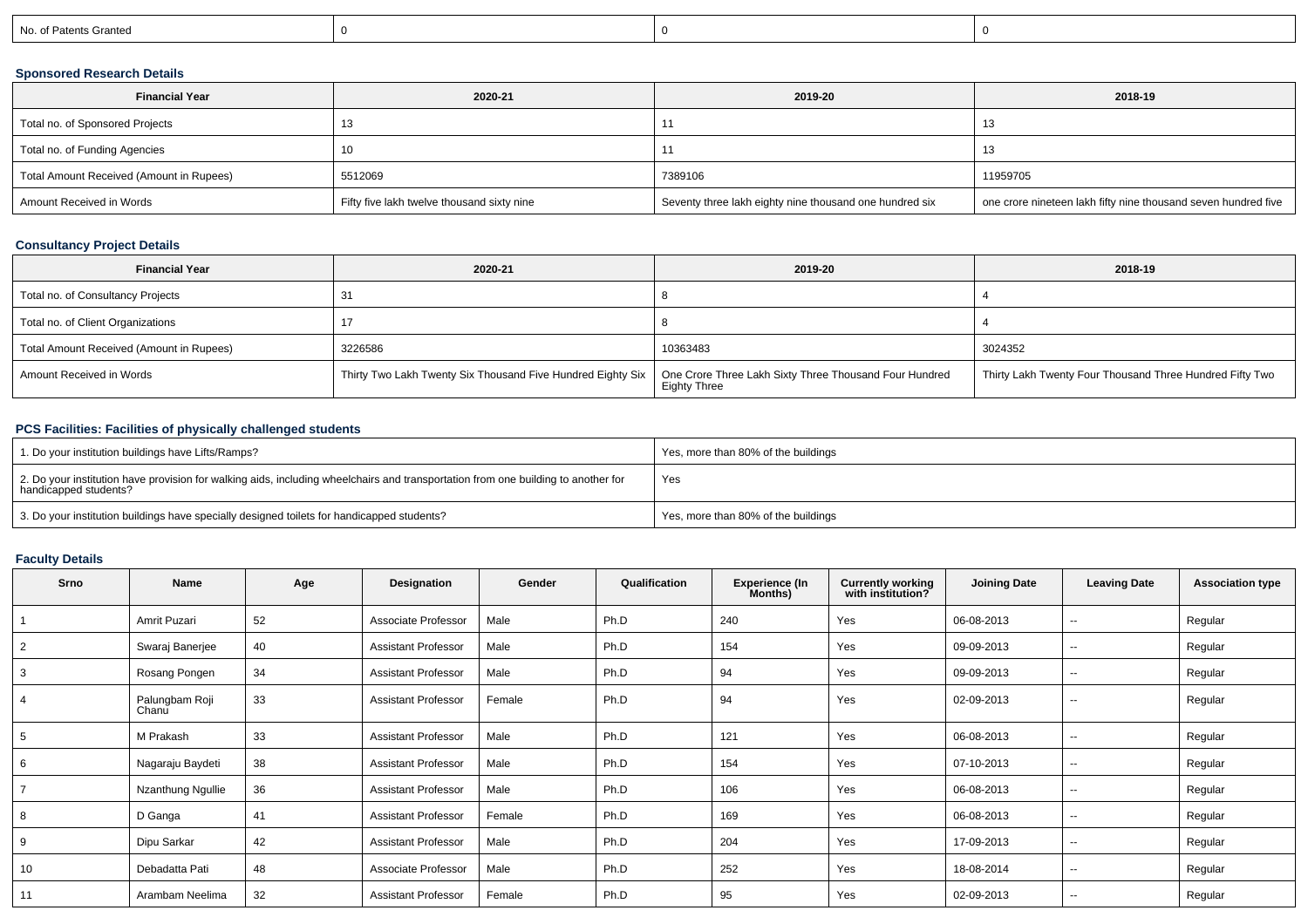| 12 | Themrichon<br>Tuithung      | 48 | Professor                                           | Female | Ph.D   | 312 | Yes | 02-06-2016 | -−                       | Regular             |
|----|-----------------------------|----|-----------------------------------------------------|--------|--------|-----|-----|------------|--------------------------|---------------------|
| 13 | A Wati Walling              | 41 | <b>Assistant Professor</b>                          | Male   | Ph.D   | 134 | Yes | 18-08-2013 | $\sim$                   | Regular             |
| 14 | Sibesh Lodh                 | 35 | <b>Assistant Professor</b>                          | Male   | Ph.D   | 119 | Yes | 24-01-2014 | $\overline{\phantom{a}}$ | Regular             |
| 15 | Jay Chandra Dhar            | 32 | <b>Assistant Professor</b>                          | Male   | Ph.D   | 95  | Yes | 23-08-2013 | $\overline{\phantom{a}}$ | Regular             |
| 16 | Kumar R                     | 53 | Professor                                           | Male   | Ph.D   | 302 | Yes | 09-05-2016 | ⊷.                       | Regular             |
| 17 | Jhimli Bhattacharyya        | 45 | <b>Assistant Professor</b>                          | Female | Ph.D   | 251 | Yes | 21-08-2013 | $\sim$                   | Regular             |
| 18 | Dushmanta Kumar<br>Das      | 39 | <b>Assistant Professor</b>                          | Male   | Ph.D   | 137 | Yes | 07-10-2013 | ⊷.                       | Regular             |
| 19 | <b>B</b> Shakila            | 33 | <b>Assistant Professor</b>                          | Female | Ph.D   | 108 | Yes | 06-08-2013 | Щ,                       | Regular             |
| 20 | Debarun Dhar<br>Purkayastha | 36 | <b>Assistant Professor</b>                          | Male   | Ph.D   | 94  | Yes | 09-09-2013 | ⊶.                       | Regular             |
| 21 | Dilwar Hussain<br>Mazumder  | 34 | <b>Assistant Professor</b>                          | Male   | Ph.D   | 109 | Yes | 12-08-2013 | -−                       | Regular             |
| 22 | Naorem Khelchand<br>Singh   | 36 | <b>Assistant Professor</b>                          | Male   | Ph.D   | 95  | Yes | 23-08-2013 | ⊷.                       | Regular             |
| 23 | Madhusudan Singh            | 33 | <b>Assistant Professor</b>                          | Male   | Ph.D   | 103 | Yes | 03-09-2013 | ⊷.                       | Regular             |
| 24 | P Chinnamuthu               | 34 | <b>Assistant Professor</b>                          | Male   | Ph.D   | 129 | Yes | 16-03-2015 | ⊶.                       | Regular             |
| 25 | Manoj Kumar Patel           | 38 | <b>Assistant Professor</b>                          | Male   | Ph.D   | 123 | Yes | 13-09-2013 | $\overline{\phantom{a}}$ | Regular             |
| 26 | Lithungo K Murry            | 34 | <b>Assistant Professor</b>                          | Male   | Ph.D   | 95  | Yes | 06-08-2013 | ⊷.                       | Regular             |
| 27 | J Arul Valan                | 48 | <b>Assistant Professor</b>                          | Male   | Ph.D   | 228 | Yes | 06-08-2013 | Ξ.                       | Regular             |
| 28 | Jyoti Prasad Borah          | 42 | <b>Assistant Professor</b>                          | Male   | Ph.D   | 195 | Yes | 06-08-2013 | ⊷.                       | Regular             |
| 29 | Shouvik Dey                 | 40 | <b>Assistant Professor</b>                          | Male   | Ph.D   | 204 | Yes | 15-06-2015 | ⊷.                       | Regular             |
| 30 | Prem Prakash<br>Mishra      | 42 | <b>Assistant Professor</b>                          | Male   | Ph.D   | 131 | Yes | 21-08-2013 | $\overline{\phantom{a}}$ | Regular             |
| 31 | Pankaj Kumar                | 33 | <b>Assistant Professor</b>                          | Male   | Ph.D   | 58  | Yes | 01-01-2020 | Ξ.                       | Regular             |
| 32 | Amit Kumar Singh            | 38 | <b>Assistant Professor</b>                          | Male   | Ph.D   | 72  | Yes | 11-11-2019 | -−                       | Regular             |
| 33 | Thingujam Jackson<br>Singh  | 35 | <b>Assistant Professor</b>                          | Male   | Ph.D   | 48  | Yes | 24-10-2019 | --                       | Regular             |
| 34 | Rosaline Jamir              | 60 | <b>Assistant Professor</b>                          | Female | Ph.D   | 324 | Yes | 06-07-2015 | -−                       | Visiting            |
| 35 | Rituraj<br>Bhattacharjee    | 32 | <b>Assistant Professor</b>                          | Male   | M.Tech | 77  | Yes | 14-09-2018 |                          | Adhoc / Contractual |
| 36 | A Prasanna Lakshmi          | 32 | <b>Assistant Professor</b>                          | Female | M.Tech | 35  | Yes | 10-09-2018 | $\bar{\phantom{a}}$      | Adhoc / Contractual |
| 37 | S Venugopal                 | 65 | Dean / Principal /<br>Director / Vice<br>Chancellor | Male   | D.Sc   | 408 | Yes | 31-01-2018 | Щ,                       | Regular             |
| 38 | N Maheshkumar<br>Singh      | 33 | <b>Assistant Professor</b>                          | Male   | Ph.D   | 47  | Yes | 01-08-2017 | $\overline{\phantom{a}}$ | Adhoc / Contractual |
| 39 | Renben Khuvung              | 29 | Other                                               | Male   | M.Tech | 23  | Yes | 19-08-2019 | $\sim$                   | Other               |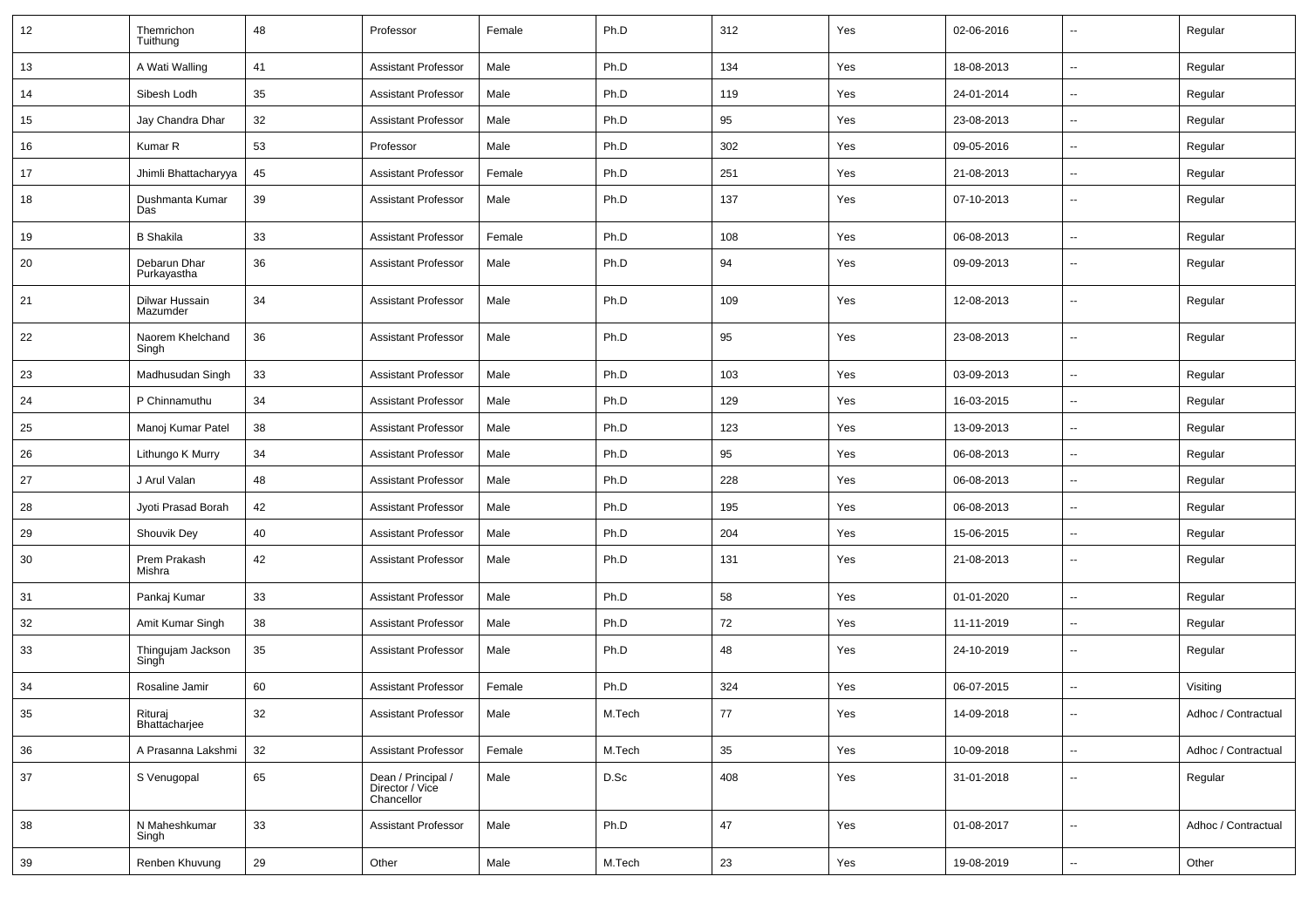| 40 | Rajkumari Joyshree<br>Devi           | 29     | Other                      | Female | M.Tech | 23  | Yes | 01-08-2019 | $\overline{\phantom{a}}$ | Other               |
|----|--------------------------------------|--------|----------------------------|--------|--------|-----|-----|------------|--------------------------|---------------------|
| 41 | Sandip Paul<br>Choudhury             | 36     | <b>Assistant Professor</b> | Male   | Ph.D   | 36  | Yes | 01-08-2019 | $\sim$                   | Adhoc / Contractual |
| 42 | Lenin Narengbam                      | 35     | Other                      | Male   | M.Tech | 24  | Yes | 01-07-2020 | $\sim$                   | Visiting            |
| 43 | Nepoleon Keisham                     | 28     | Other                      | Male   | M.Tech | 24  | Yes | 01-07-2020 | $\overline{\phantom{a}}$ | Visiting            |
| 44 | Bidyapati Thiyam                     | 29     | Other                      | Female | M.Tech | 24  | Yes | 01-07-2020 | $\mathbf{u}$             | Visiting            |
| 45 | Ankush Kumar Gaur                    | 29     | Other                      | Male   | M.Tech | 18  | Yes | 01-07-2020 | $\overline{\phantom{a}}$ | Visiting            |
| 46 | Kevisino Khate                       | 28     | Other                      | Female | M.Tech | 12  | Yes | 01-07-2020 | $\overline{\phantom{a}}$ | Visiting            |
| 47 | Imtisenla Longkumer                  | 29     | Other                      | Female | M.Tech | 24  | Yes | 01-07-2020 | $\sim$                   | Visiting            |
| 48 | Lucy                                 | 28     | Other                      | Female | M.Tech | 12  | Yes | 01-07-2020 | $\sim$                   | Visiting            |
| 49 | Yanrenthung Odyuo                    | 31     | Other                      | Male   | M.Tech | 48  | Yes | 01-07-2020 | $\overline{\phantom{a}}$ | Visiting            |
| 50 | Sujit Kumar                          | 28     | Other                      | Male   | M.Tech | 30  | Yes | 01-07-2020 | $\mathbf{u}$             | Visiting            |
| 51 | Debasis Acharya                      | 34     | Other                      | Male   | M.Tech | 72  | Yes | 01-07-2020 | $\overline{\phantom{a}}$ | Visiting            |
| 52 | Pankaj Kumar<br>Choudhary            | 32     | Other                      | Male   | M.Tech | 24  | Yes | 01-07-2020 | $\overline{\phantom{a}}$ | Visiting            |
| 53 | Abhishek Roshan                      | 26     | Other                      | Male   | M.Tech | 24  | Yes | 01-07-2020 | $\overline{\phantom{a}}$ | Visiting            |
| 54 | Ch Sekhar<br>Gujjarlapua             | 36     | Other                      | Male   | M.Tech | 90  | Yes | 01-07-2020 | $\overline{\phantom{a}}$ | Visiting            |
| 55 | B Mohan Chaitanya                    | 29     | Other                      | Male   | M.Tech | 6   | Yes | 01-07-2020 | Щ,                       | Visiting            |
| 56 | Ph Nonglen Meitei                    | 29     | Other                      | Male   | M.Tech | 12  | Yes | 01-07-2020 | $\overline{\phantom{a}}$ | Visiting            |
| 57 | <b>Michael Cholines</b><br>Pedapudi  | 38     | Other                      | Male   | M.Tech | 36  | Yes | 01-07-2020 | $\overline{\phantom{a}}$ | Visiting            |
| 58 | Salam Nandakishor                    | 33     | Other                      | Male   | M.Tech | 120 | Yes | 01-01-2018 | $\overline{\phantom{a}}$ | Visiting            |
| 59 | HEIGRUJAM<br>MANAS SINGH             | 29     | Other                      | Male   | M.Tech | 12  | Yes | 01-07-2020 | $\overline{\phantom{a}}$ | Visiting            |
| 60 | LAISHRAM<br>THOIBILEIMA<br>CHANU     | 30     | Other                      | Female | M.Tech | 24  | Yes | 01-07-2020 | --                       | Visiting            |
| 61 | <b>SALAM JIMKELI</b><br><b>SINGH</b> | 31     | Other                      | Male   | M.Tech | 12  | Yes | 01-07-2020 | $\overline{\phantom{a}}$ | Visiting            |
| 62 | Pheiroijam Pooja                     | 28     | Other                      | Female | M.Tech | 12  | Yes | 01-07-2020 | --                       | Visiting            |
| 63 | Palepu Ashok                         | 38     | Other                      | Male   | M.Tech | 12  | Yes | 01-07-2020 | Щ,                       | Visiting            |
| 64 | K Moatemsu Aier                      | 28     | Other                      | Male   | M.Tech | 13  | Yes | 01-07-2020 | $\overline{\phantom{a}}$ | Visiting            |
| 65 | Priyanka Chetri                      | 29     | Other                      | Female | M.Tech | 36  | Yes | 01-01-2019 | Щ,                       | Visiting            |
| 66 | Stacy A Lynrah                       | 29     | Other                      | Female | M.Tech | 12  | Yes | 01-07-2020 | $\overline{\phantom{a}}$ | Visiting            |
| 67 | Shagolsem Romeo<br>meitei            | $30\,$ | Other                      | Female | M.Tech | 24  | Yes | 01-07-2020 | $\sim$                   | Visiting            |
| 68 | Ngasepam Monica<br>devi              | 29     | Other                      | Female | M.Tech | 12  | Yes | 01-07-2020 | $\overline{\phantom{a}}$ | Visiting            |